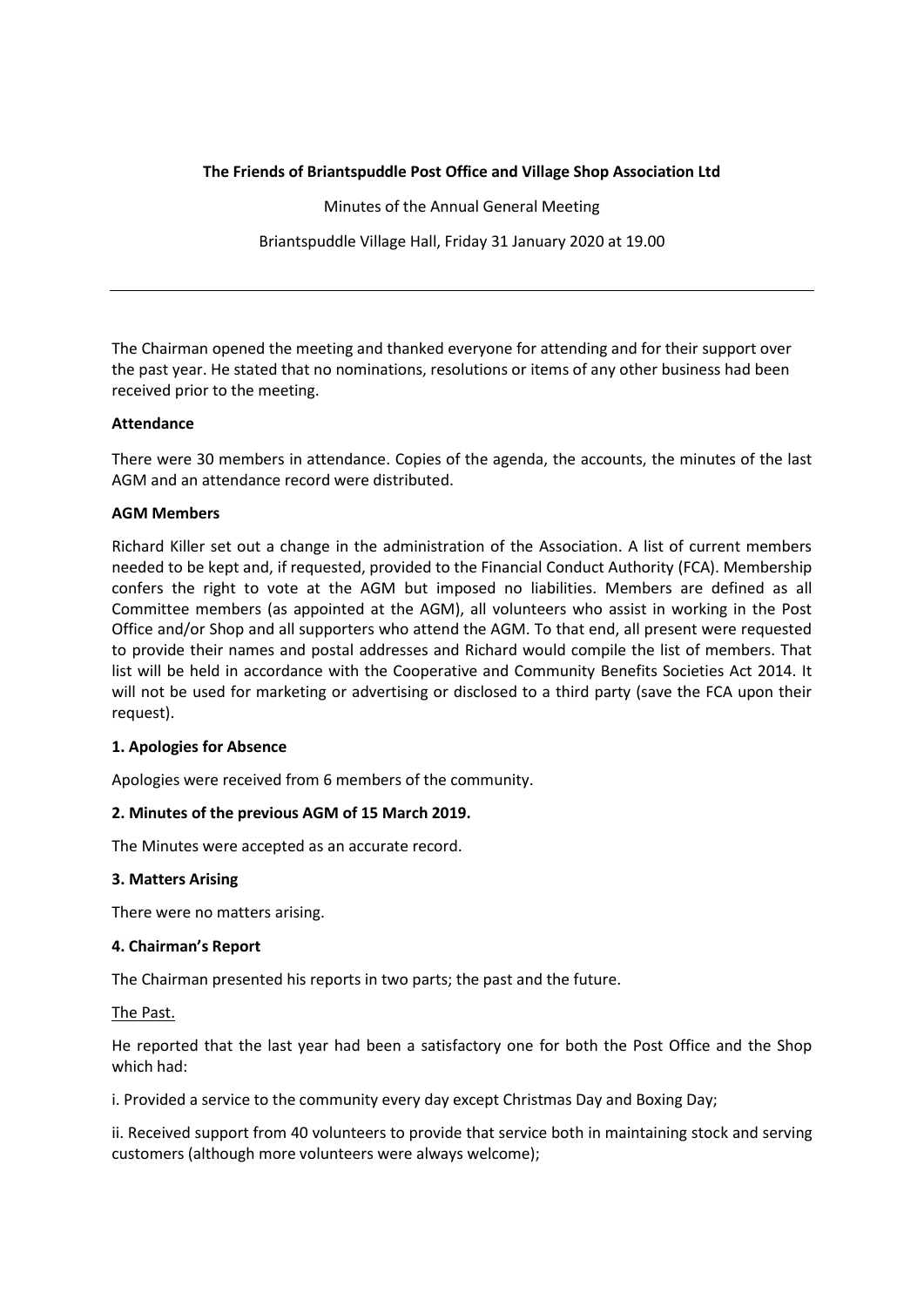iii. Provided work experience to 3 young people of the community;

iv. Produced the annual calendar, introduced new ideas, eg gift vouchers, and tested new ranges;

v. Achieved consistent sales figures and a trading surplus in line with the aim for the shop to moreor-less break even; and

vi. Continued to play an important role in the life of the community.

He also explained that:

vii. The Committee had agreed to increase the average mark-up on prices from 10% to 12.5%. This had been deemed necessary due to above-inflation increases in running costs, notably insurance premiums and electricity, and also to cover the additional depreciation provisions following the investment in the 2018 refurbishment.

viii. As most people would be aware, Barclays had announced during the year that their customers would no longer be able to withdraw cash from Post Offices. The Committee had supported the protest against this decision which Barclays eventually withdrew.

The Chairman expressed his thanks to all the Committee members, volunteers and supporters.

### The Future

ix. The Committee will continue to look into the possibility of accepting payments by card (see Treasurer's report);

x. It seemed likely that the general shop in Puddletown would soon be sold. The Chairman expressed his thanks to the owner and his staff who had been very understanding, helpful and tolerant over the 18 years of the business relationship with our Shop and he wished the outgoing owners all the best for the future. However, it was not currently known whether the new owner would wish to continue the current business arrangement, ie supplying chilled items, fruit, vegetables and newspapers. This would prove to be a big challenge and the new Committee would need to urgently investigate other options.

No comments or questions were forthcoming from the Chairman's report.

#### **5. Treasurer's Report**

Roger Stayte reported that there had been a 17% increase in expenses over the year eg the insurance and electricity costs already mentioned and the employment of a pest control company. Nevertheless, there had been a modest increase in cash received but a reduction in income from newspaper sales. There was a profit of £178 which appeared low but took account of depreciation charges of over £900. Those charges would decrease significantly in future years. Day-to-day trading figures were steady with no significant changes in either sales or costs.

The unaudited accounts were accepted.

With respect to card payments he explained that the necessary internet access was currently unreliable and the costs of installing equipment would need to be measured against the likelihood of additional sales. In any event, it was only an issue at weekends as customers could withdraw cash from the Post Office during the week. However, the introduction of 5G should improve network access and the Committee would continue to monitor the position.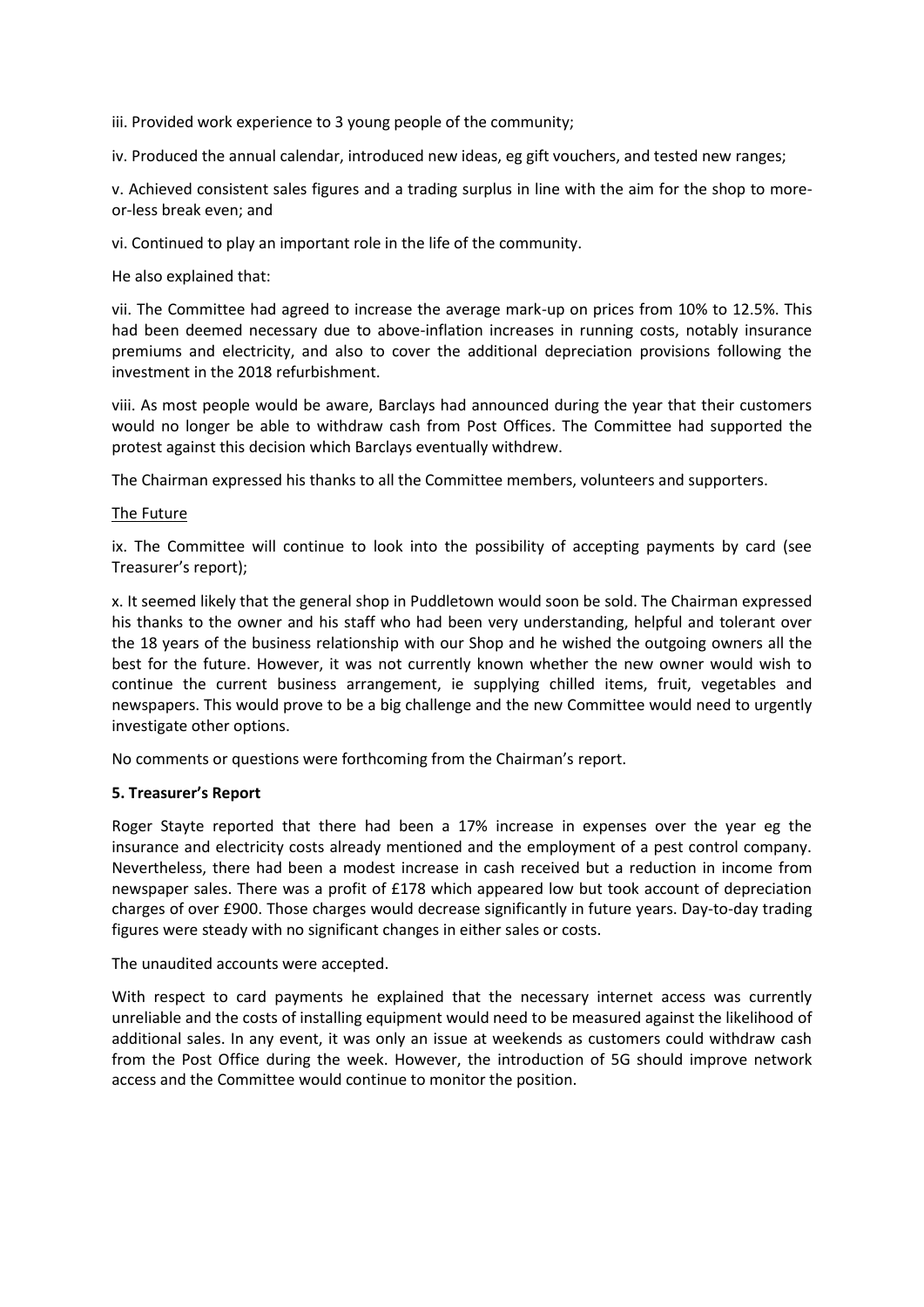### **6. Election of Management Committee**

The Association's constitution required that all members of the Management Committee retire at the AGM. All current members of the Committee had indicated their willingness to stand for reelection with the exception of Ken Kilbank who, after 15 years on the Committee and 10 years as Chairman, had decided to stand down although he would continue as a volunteer.

There was therefore one vacancy. No nominations had been received before the meeting. However it was understood that David Griffith, who was not able to attend the meeting, would be willing to stand.

The following were elected to form the new Committee:

Eve Badcock, Ali Chorley, David Griffith, Peter Head, Richard Killer, Cindy Read, Roger Stayte and Lesley Wilcox.

### **7. Annual Subscription**

It was proposed and unanimously agreed that the annual subscription be maintained at zero.

### **8. Resolutions**

No resolutions were proposed.

### **9. Any Other Business**

i. It was suggested that the Shop sell a wider range of pet food and that a larger order from the current supplier might off-set any delivery charge. The Committee would investigate this.

ii. Sue Jones, Chair of Affpuddle and Turnerspuddle Parish Council, then made the following statement:

'On behalf of the Parish I would like to thank the Committee for another successful year. Together you have provided parishioners with a much-needed amenity, but this is not just an amenity. The village shop and post office remain at the heart of our community and in Ken's words it is 'run by the community, for the community.'

This AGM isn't just an AGM either. Ken is stepping down as Chairman after more than a decade, so now is an opportunity for the Parish Council to pay tribute to the contribution that Ken has made to our community over many years.

Whilst there must be many achievements and successes that I do not know about, I would like to highlight a few that stand out to me.

Over the years Ken has masterminded a volunteer network which has secured a sustainable future for the shop and post office. By only asking volunteers to commit to working 3 hours each week an army has assembled in support, with recruits now numbering in excess of 30. This alone is an outstanding achievement for a small rural parish.

In his recruitment call for volunteers Ken describes not only the benefits for the community of volunteering, but those offered to volunteers themselves. He describes volunteering as a way of meeting people. It is no accident that that the full name of the shop is 'The Friends of Briantspuddle Post Office and Village Shop'. Here tonight we can see the warmth and strong friendship ties that bind volunteers and strengthen the shop as a result.

Ken himself is best described as a people person. His northern sense of humour which comes to the fore at the AGM also helps to lighten each day. It is of course great news to hear that Ken will